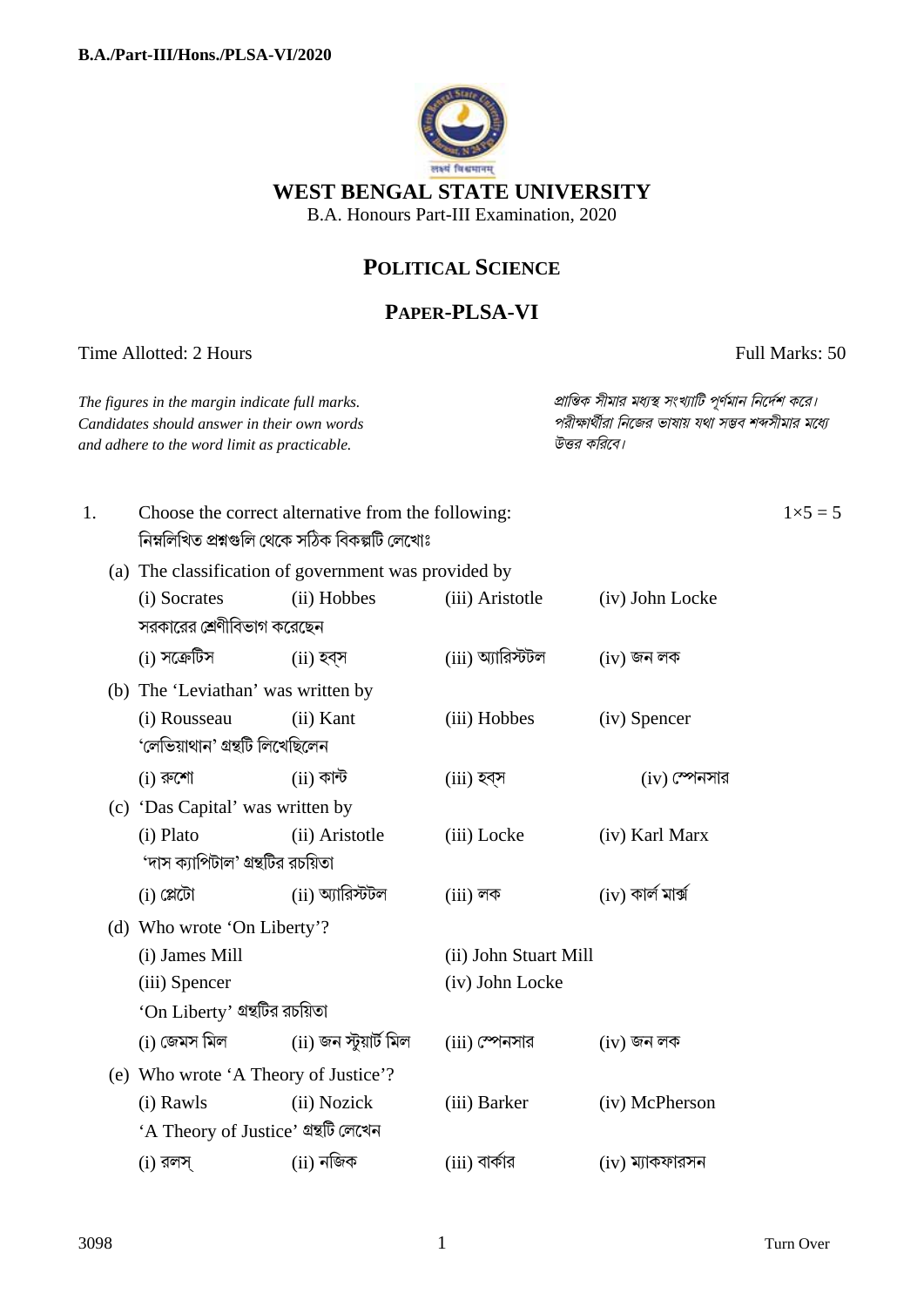#### **B.A./Part-III/Hons./PLSA-VI/2020**

2. Answer any *five* questions from the following within 50 words each: নিম্নলিখিত যে-কোনো *পাঁচটি প্র*শ্নের উত্তর দাও প্রতিটি ৫০ শব্দের মধ্যেঃ

 $2\times 5 = 10$ 

- (a) 'Man is a political animal'- Explain. 'মানুষ হল রাজৈনিতক জীব'- বয্াখয্া কেরা।
- (b) Briefly discuss Plato's views on justice. ন্যায় সম্পর্কে প্লেটোর ধারণা সংক্ষেপে লেখো।
- (c) What is 'General Will'? 'সাধারণের ইচ্ছা' কী ?
- (d) Mention two main features of medieval political thought. মধ্যযুগের রাষ্ট্রচিন্তার দুটি প্রধান বৈশিষ্ট্য উল্লেখ করো।
- (e) Mention Roman classification of laws. রোমান আইনের বিভাজন উল্লেখ করো।
- (f) What is meant by Renaissance? নবজাগরণ বলতে কি বোঝায় ?
- (g) What is the basic idea of 'City of God'? 'City of God' রচনাটির মূল বিষয়বস্তু কী ?
- (h) Mention two features of Bodin's theory of state. বোঁদার রাষ্ট্রতত্ত্বের দুটি বৈশিষ্ট্য উল্লেখ করো।
- (i) What is 'Laissez faire' policy? অবাধ বাণিজ্য নীতি কি ?
- (j) What is the meaning of the 'theory of two swords'? 'দুই তরবারী' তত্ত্বের অর্থ কি ?
- (k) Discuss Marxist concept of civil society. পৌরসমাজ সম্পর্কে মার্ক্সীয় ধারণাটি আলোচনা করো।
- (l) What according to Gramsci are the types of hegemony? গ্রামশির আধিপত্যের শ্রেণীবিভাজন কি ?
- (m) What is the primary social goods for Rawls? রলসের কাছে প্রাথমিক সামাজিক সামগ্রী কি ?
- (n) What does Walzer mean by 'spheres of justice'? Walzer -এর মতে 'ন্যায়ের বৃত্ত' কাকে বলে ?
- (o) Define multiculturalism. বহুসংস্কৃতিবাদের সংজ্ঞা দাও।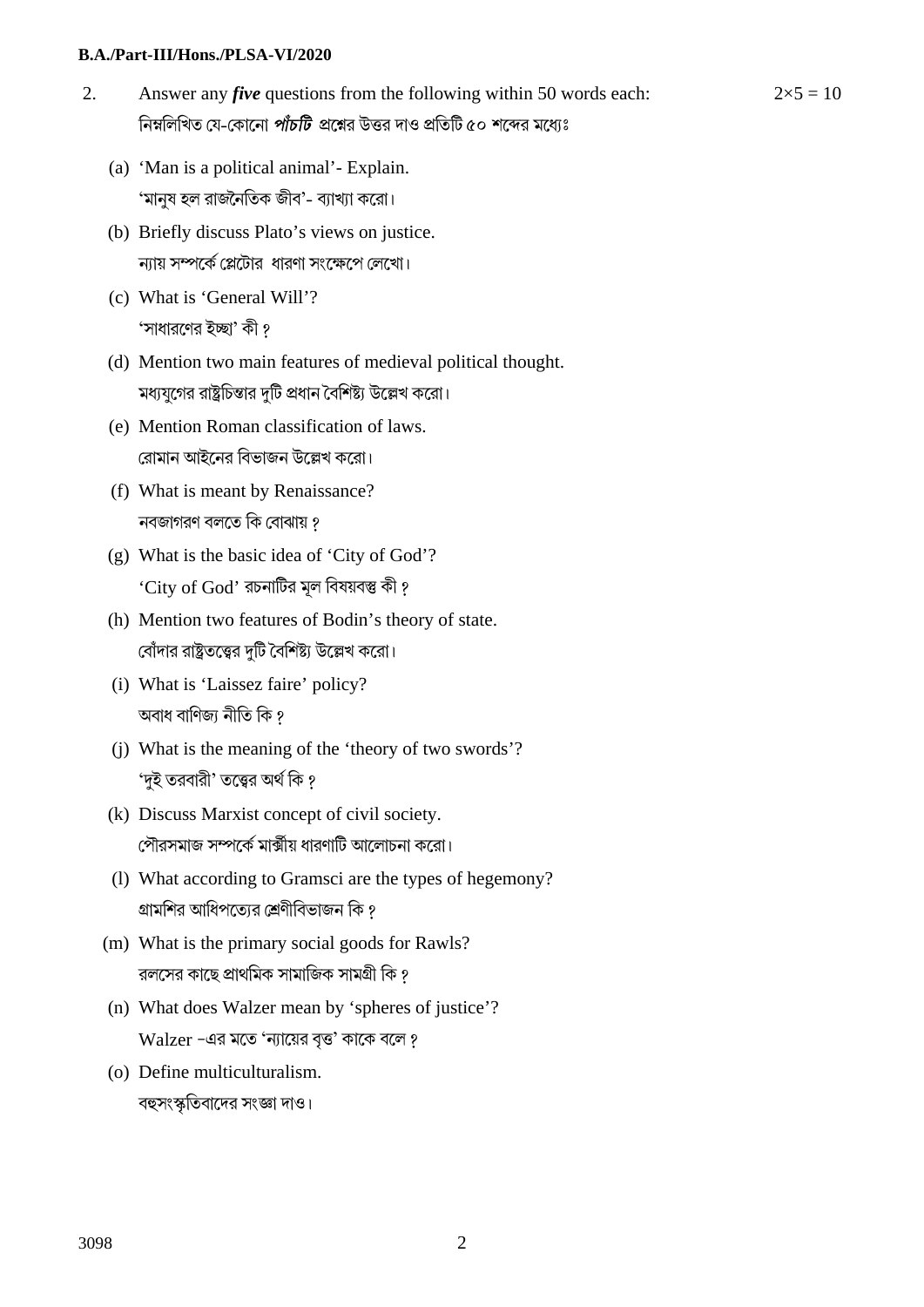#### **B.A./Part-III/Hons./PLSA-VI/2020**

3. Answer any *three* questions taking from Unit-I to Unit-V (within 100 words) ইউনিট ১ থেকে ইউনিট ৫ এর মধ্যে যে-কোনো *তিনটি* প্রশ্নের উত্তর দাওঃ (প্রতিটি ১০০ শব্দের মধ্যে)  $5 \times 3 = 15$ 

#### **Unit-I / ইউিনট-১**

- (a) Explain Plato's concept of Justice. প্লেটোর ন্যায়ের ধারণা ব্যাখ্যা করো।
- (b) Discuss the main features of Roman Political thought. রোমান রাষ্ট্রচিন্তার মূল বৈশিষ্ট্যগুলি আলোচনা করো।

## **Unit-II / ইউিনট-২**

- (c) Discuss Bodin's different forms of state. বোঁদার রাষ্ট্র ধারণার বিভিন্ন রূপ আলোচনা করো।
- (d) Discuss the political ideas of Martin Luthar. মািটন লুথােরর রাজৈনিতক ধারণা আেলাচনা কেরা।

## **Unit-III / ইউিনট-৩**

- (e) What are the main differences between Hobbes and Locke regarding their respective description of state of nature? হবস ও লকের প্রকৃতির রাজ্য বর্ণনায় মল পার্থক্যগুলি কি কি?
- (f) Discuss John S. Mill's idea of individual liberty. জন এস. মিলের ব্যক্তিস্বাধীনতার ধারণাটি আলোচনা করো।

# **Unit-IV / ইউিনট-৪**

- (g) Discuss Gramsci's views on the state. রাষ্ট্র সম্পর্কে গ্রামশির ধারণা আলোচনা করো।
- (h) Describe Marx's idea of civil society. মার্ক্স-এর পৌরসমাজের ধারণা বর্ণনা করো।

# **Unit-V / ইউিনট-৫**

- (i) Discuss Nozick's neo-liberal ideas. নিজেকর নয়া-উদারৈনিতক ধারণা আেলাচনা কেরা।
- (j) Explain the basic idea of post-modernism. উত্তর আধুনিকতাবাদের মৌলিক ধারণাটি ব্যাখ্যা করো।